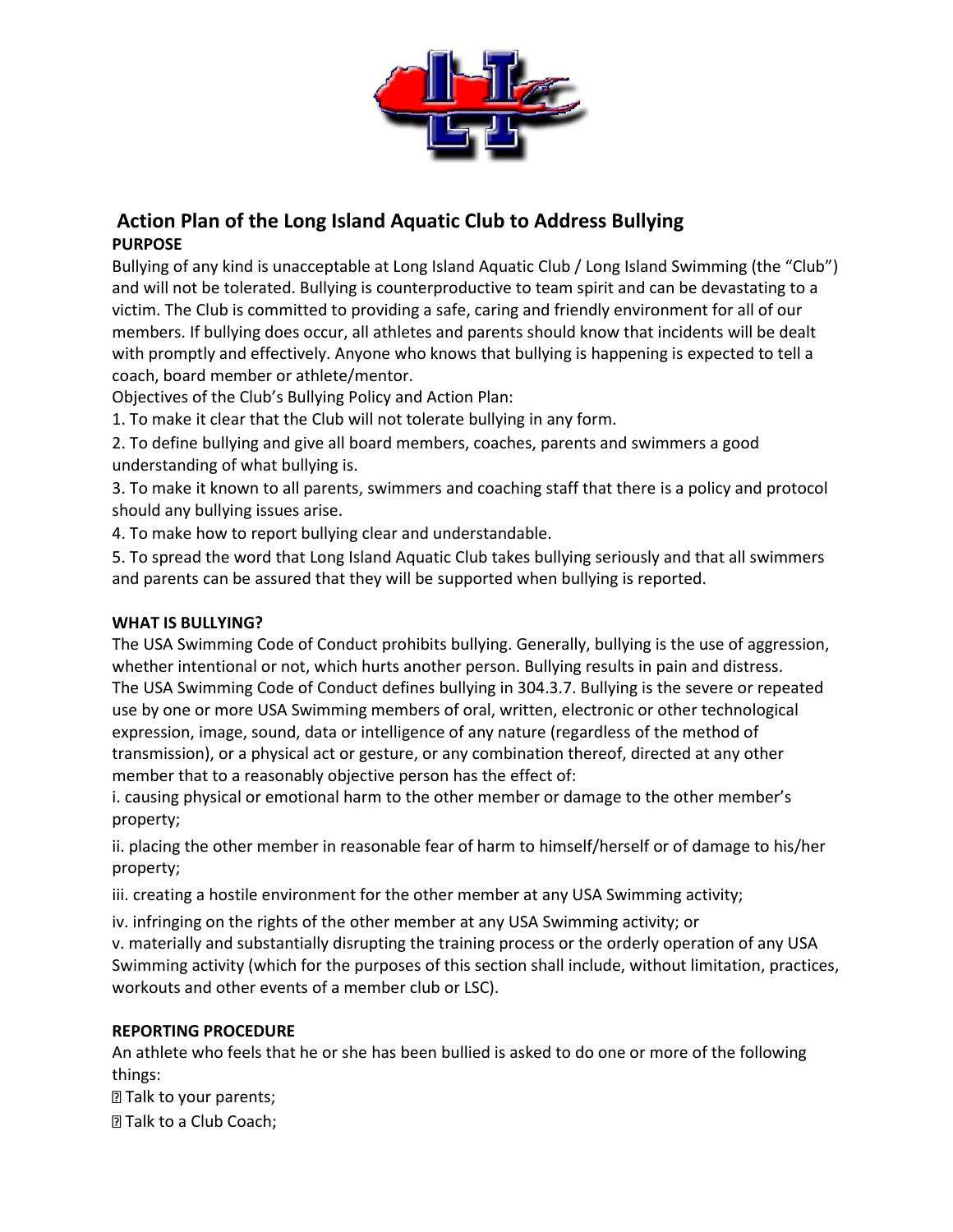**Z** Write a letter or email to the Club Coach; Make a report to the USA Swimming Safe Sport staff.

There is no express time limit for initiating a complaint under this procedure, but every effort should be made to bring the complaint to the attention of the appropriate club leadership as soon as possible to make sure that memories are fresh and behavior can be accurately recalled and the bullying behavior can be stopped as soon as possible.

#### **HOW WE HANDLE BULLYING**

If bullying is occurring during team-related activities, we **STOP BULLYING ON THE SPOT** using the following steps:

- 1. Intervene immediately. It is ok to get another adult to help.
- 2. Separate the kids involved.
- 3. Make sure everyone is safe.
- 4. Meet any immediate medical or mental health needs.
- 5. Stay calm. Reassure the kids involved, including bystanders.
- 6. Model respectful behavior when you intervene.

If bullying is occurring at our club or it is reported to be occurring at our club, we address the bullying by **FINDING OUT WHAT HAPPENED** and **SUPPORTING THE KIDS INVOLVED** using the following approach:

#### *FINDING OUT WHAT HAPPENED*

### **1. First, we get the facts.**

- a. Keep all the involved children separate.
- b. Get the story from several sources, both adults and kids.
- c. Listen without blaming.
- d. Don't call the act "bullying" while you are trying to understand what happened.

e. It may be difficult to get the whole story, especially if multiple athletes are involved or the bullying involves social bullying or cyber bullying. Collect all available information.

2. **Then, we determine if it's bullying.** There are many behaviors that look like bullying but require different approaches. It is important to determine whether the situation is bullying or something else.

- a. Review the USA Swimming definition of bullying;
- b. To determine if the behavior is bullying or something else, consider the following questions:
- What is the history between the kids involved?
- Have there been past conflicts?
- Is there a power imbalance? Remember that a power imbalance is not limited to physical strength. It is sometimes not easily recognized. If the targeted child feels like there is a power imbalance, there probably is.
- Has this happened before? Is the child worried it will happen again?
- c. Remember that it may not matter "who started it." Some kids who are bullied may be seen as annoying or provoking, but this does not excuse the bullying behavior.

d. Once you have determined if the situation is bullying, support all of the kids involved.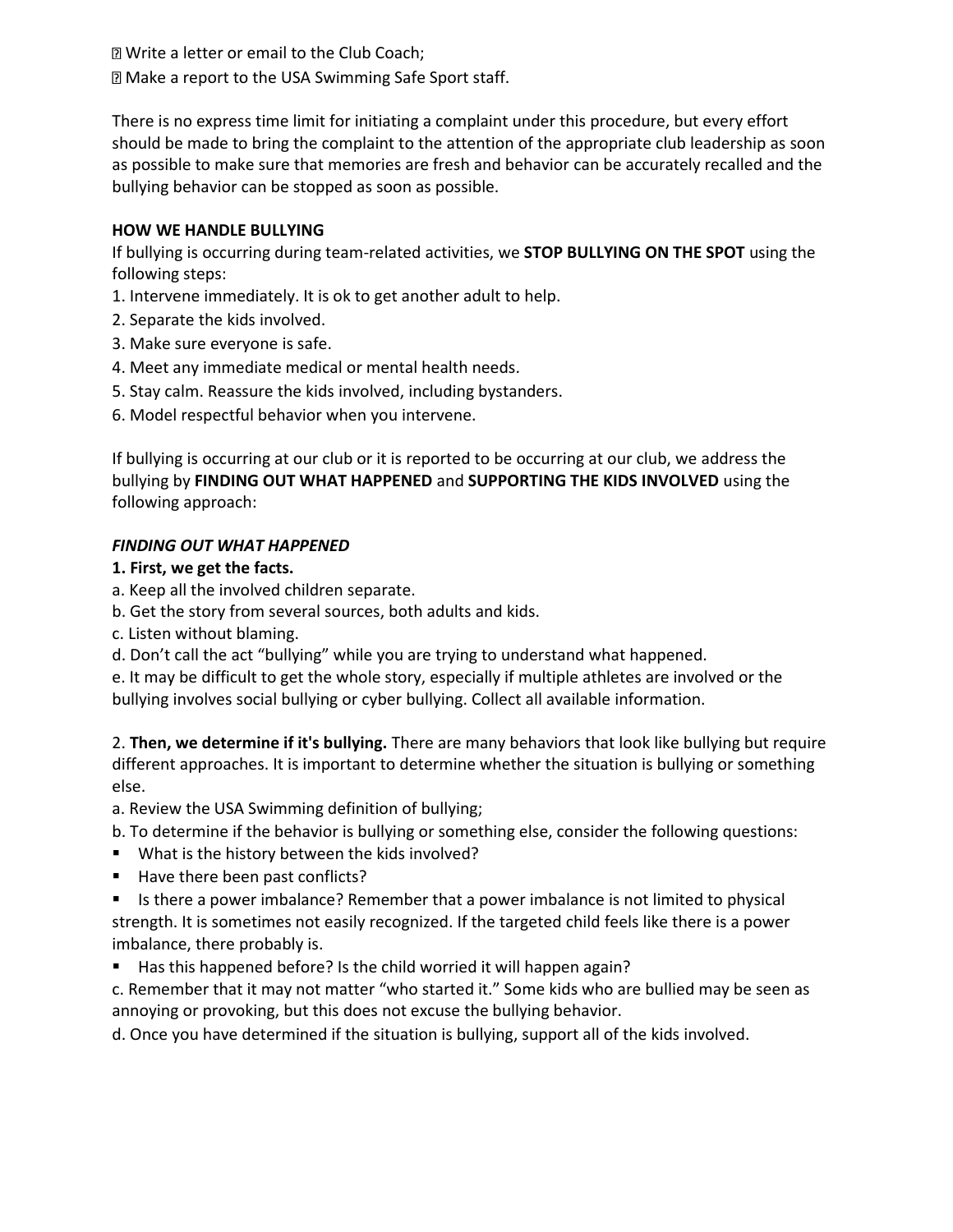#### **3. Support the kids who are being bullied**

a. Listen and focus on the child. Learn what's been going on and show you want to help. Assure the child that bullying is not their fault.

b. Work together to resolve the situation and protect the bullied child. The child, parents, and fellow team members and coaches may all have valuable input. It may help to:

i. Ask the child being bullied what can be done to make him or her feel safe. Remember that changes to routine should be minimized. He or she is not at fault and should not be singled out. For example, consider rearranging lane assignments for everyone. If bigger moves are necessary, such as switching practice groups, the child who is bullied should not be forced to change.

ii. Develop a game plan. Maintain open communication between the Club and parents. Discuss the steps that will be taken and how bullying will be addressed going forward.

c. Be persistent. Bullying may not end overnight. Commit to making it stop and consistently support the bullied child.

#### **4. Address bullying behavior**

a. Make sure the child knows what the problem behavior is. Young people who bully must learn their behavior is wrong and harms others.

b. Show kids that bullying is taken seriously. Calmly tell the child that bullying will not be tolerated. Model respectful behavior when addressing the problem.

c. Work with the child to understand some of the reasons he or she bullied. For example:

i. Sometimes children bully to fit in or just to make fun of someone is a little different from them. In other words, there may be some insecurity involved.

ii. Other times kids act out because something else—issues at home, abuse, stress—is going on in their lives. They also may have been bullied. These kids may be in need of additional support. d. Involve the kid who bullied in making amends or repairing the situation. The goal is to help them see how their actions affect others. For example, the child can:

i. Write a letter apologizing to the athlete who was bullied.

ii. Do a good deed for the person who was bullied, for the Club, or for others in your community.

iii. Clean up, repair, or pay for any property they damaged.

e. Avoid strategies that don't work or have negative consequences:

i. Zero tolerance or "three strikes, you're out" strategies don't work. Suspending or removing from the team swimmers who bully does not reduce bullying behavior. Swimmers may be less likely to report and address bullying if suspension or getting kicked off the team is the consequence.

ii. Conflict resolution and peer mediation don't work for bullying. Bullying is not a conflict between people of equal power who share equal blame. Facing those who have bullied may further upset kids who have been bullied.

f. Follow-up. After the bullying issue is resolved, continue finding ways to help the child who bullied to understand how what they do affects other people. For example, praise acts of kindness or talk about what it means to be a good teammate.

5. **Support bystanders who witness bullying**. Every day, kids witness bullying. They want to help, but don't know how. Fortunately, there are a few simple, safe ways that athletes can help stop bullying when they see it happening.

a. Be a friend to the person being bullied;

b. Tell a trusted adult – your parent or coach;

c. Help the kid being bullied get away from the situation. Create a distraction, focus the attention on something else, or offer a way for the target to get out of the situation. "Let's go, practice is about to start."

d. Set a good example by not bullying others.